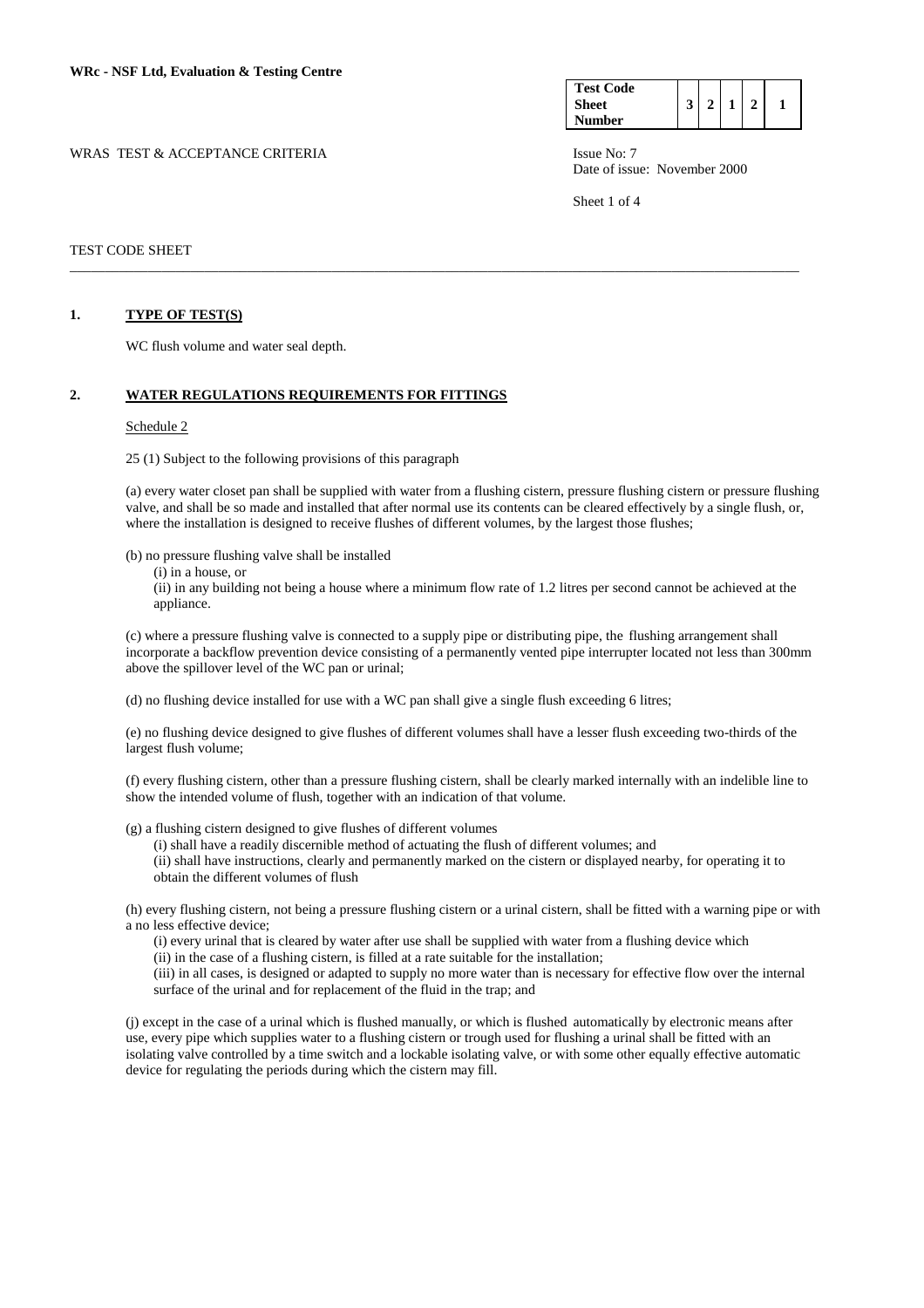| <b>Test Code</b> |  |  |  |
|------------------|--|--|--|
| <b>Sheet</b>     |  |  |  |
| <b>Number</b>    |  |  |  |

 Issue No: 7 Date of issue: November 2000

Sheet 2 of 4

(2) Every water closet, and every flushing device designed for use with a water closet, shall comply with a specification approved by the regulator for the purposes of this schedule.

\_\_\_\_\_\_\_\_\_\_\_\_\_\_\_\_\_\_\_\_\_\_\_\_\_\_\_\_\_\_\_\_\_\_\_\_\_\_\_\_\_\_\_\_\_\_\_\_\_\_\_\_\_\_\_\_\_\_\_\_\_\_\_\_\_\_\_\_\_\_\_\_\_\_\_\_\_\_\_\_\_\_\_\_\_\_\_\_\_\_\_\_\_\_\_\_\_\_\_\_\_\_\_\_

(3) The requirements of the sub-paragraphs (1) and (2) do not apply where faeces or urine are disposed of through an appliance that does not solely use fluid to remove the contents.

(4) The requirement in sub-paragraph (1)(I) shall be deemed to satisfied

(a) in the case of an automatically operarted flushing cistern servicing urinals which is filled with water at a rate not exceeding

(i) 10 litres per hour for a cistern serving a single urinal;

 (ii) 7.5 litres per hour per urinal bowl or stall, or as the case may be, for each 700mm width of urinal slab, for a cistern serving two or ,ore urinals;

(b) in the case of a manually or automatically operated pressure flushing valve used for a flushing urinals which delivers not more than 1.5 litres per bowl or position each time the device is operated.

(5) Until 1 January 2001 paragraphs (1) (a) and (d) shall have effect as if they provided as follows

(a) every water closet pan shall be supplied with water from a flushing cistern or trough of the valveless type which incorporates siphonic apparatus;

(b) no flushing device installed for use with a WC pan shall give a single flush exceeding 7.5 litres.

(6) Notwithstanding sub-paragraph 1(d), a flushing cistern installed before 1st July 1999 may be replaced by a cistern which delivers a similar volume and which may be either single flush or dual flush; but a single flush cistern may not be so replaced by a double flush cistern.

(7) In this paragraph

'PRESSURE FLUSHING CISTERN' means a WC Flushing device that utilises the pressure of water within the cistern supply pipe to compress air and increase the pressure of water available for flushing a WC pan.

'PRESSURE FLUSHING VALVE' means a self closing valve supplied with water directly from a supply pipe or a distributing pipe which when activated will discharge a pre determined flush volume.

'TRAP' means a pipe fitting or part of a sanitary appliance, that retains liquid to prevent the passage of foul air; and

'WARNING PIPE' means an overflow pipe whose outlet is located in a position where the discharge of water can be readily seen.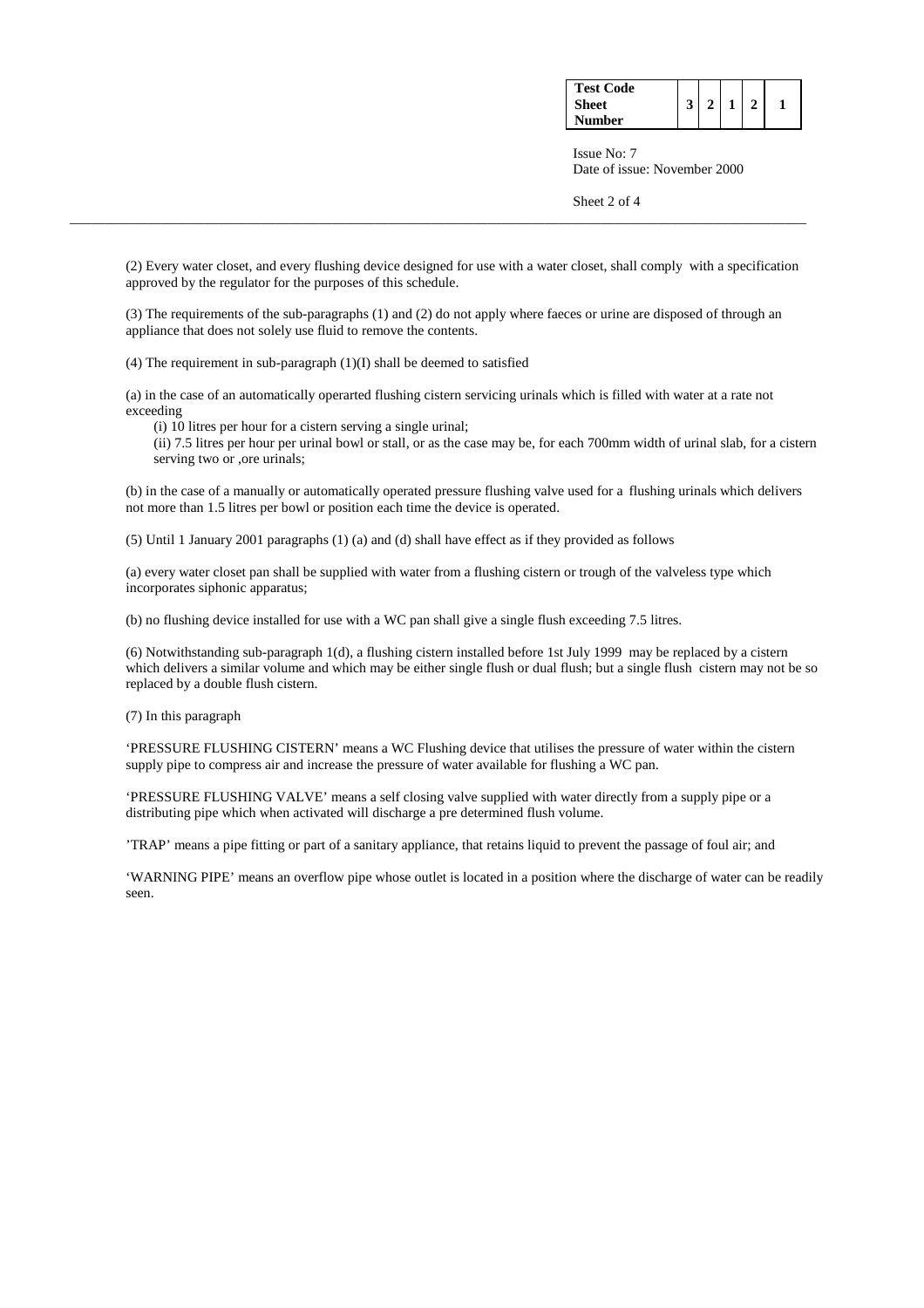| <b>Test Code</b> |  |  |  |
|------------------|--|--|--|
| <b>Sheet</b>     |  |  |  |
| Number           |  |  |  |

 Issue No: 7 Date of issue: November 2000

Sheet 3 of 4

# **3. BRITISH STANDARDS OR WATER SPECIFICATION, DEEMED TO SATISFY WATER REGULATIONS REQUIREMENTS**

\_\_\_\_\_\_\_\_\_\_\_\_\_\_\_\_\_\_\_\_\_\_\_\_\_\_\_\_\_\_\_\_\_\_\_\_\_\_\_\_\_\_\_\_\_\_\_\_\_\_\_\_\_\_\_\_\_\_\_\_\_\_\_\_\_\_\_\_\_\_\_\_\_\_\_\_\_\_\_\_\_\_\_\_\_\_\_\_\_\_\_\_\_\_\_\_\_\_\_\_\_\_\_\_

3.1 None.

# **4. TEST PROCEDURE**

4.1 Tests are applicable to the following fittings:

### **ALL WC CISTERNS AND PANS SUPPLIED AS SUITES, which require to be tested to the regulators specification.**  \_\_\_\_\_\_\_\_\_\_\_\_\_\_\_\_\_\_\_\_\_\_\_\_\_\_\_\_\_\_\_\_\_\_\_\_\_\_\_\_\_\_\_\_\_\_\_\_\_\_\_\_\_\_\_\_\_\_\_\_\_\_\_\_\_\_\_\_\_\_\_\_\_\_\_\_\_\_\_\_\_\_\_\_\_\_\_\_\_\_\_\_\_\_\_\_\_\_\_\_\_\_\_\_

### **(A) ALL WC CISTERNS AND PANS SUPPLIED AS SUITES, which require to be tested to the regulators specification.**

- 4.2 Apparatus
	- a) cistern, complete with fitments including flushpipe and cover, installed in accordance with the manufacturers instructions, on a firm, flat, vertical surface.
	- b) measuring vessel capable of collecting the flush volume.
	- c) water supply controlled by a stop valve.
	- d) water seal depth measuring device.

# 4.3 Procedure

1. Set the dual flush control or setting if provided, to full flush volume in accordance with the manufacturers instructions. Connect the water supply to the flushing cistern and fill to the marked water line. Operate the flushing mechanism three times, completing three flush cycles. Fill the cistern to the water line. Shut off the water supply, unless essential for normal operation of the flushing device.

Note. Where a water supply is essential for the normal operation of the device maintain the supply at a hydraulic pressure of  $(1.5 \pm 0.1)$  bar or the minimum required to operate the device, whichever is the greater.

- 2. Operate the flushing device and collect the water in the measuring vessel or on a calibrated weigh scales or platform. Record the volume of water collected. Repeat the procedure a further four times.
- 3. Record the water trap seal depth on 2 occasions at random by measuring the height from the invert of the trappage back plate to the surface of the water.
- 4. Reset the dual flush control or setting, if provided, to the reduced flush volume and repeat the procedure in (4.3.2) 5 times and repeat the procedure in (4.3.3)

# 4.4 Expression of results

Measure the volume of water collected in the measuring vessel or calibrated weigh scales or platform after each flush cycle, and record the compliance or any failure to comply with the requirements. Record also any failure of the trap seal depth to conform with the requirements.